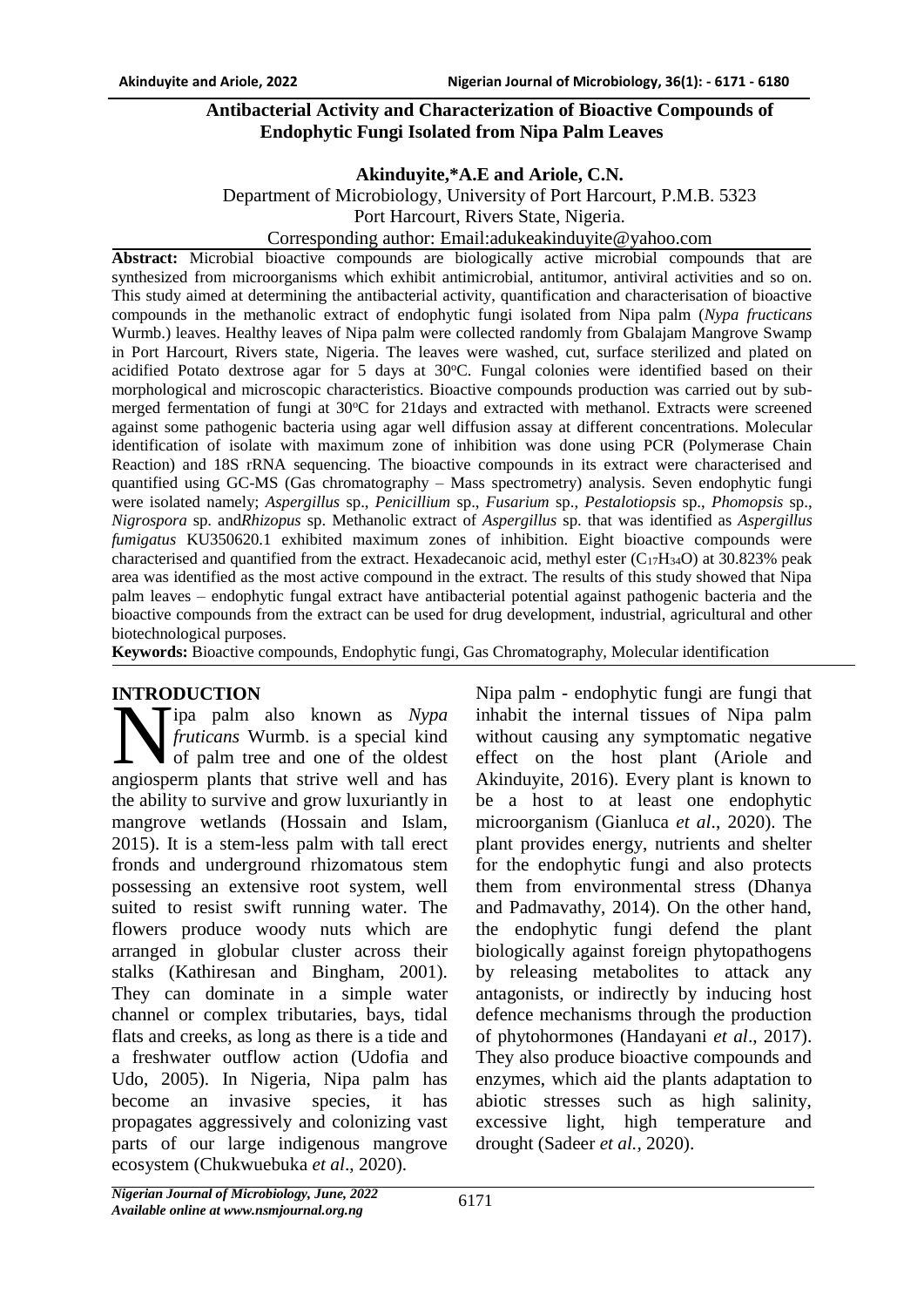Bioactive compounds are products of secondary metabolism that are synthesize through fermentation process (Jolanta *et al.*, 2012). The search for novel bioactive compounds emanate generally as a result of pathogenic microorganisms resistance to most chemically synthesized antimicrobial drugs (Hema *et al*., 2011). Bioactive compounds and antibacterial activity of Black mangrove leaves' endophytic fungi has been reported by Akinduyite and Ariole, (2018). However, the bio-prospecting of endophytic fungi from Nipa-palm for the production of bioactive compounds has been found to be at the stage of infancy and adequate efforts should be made for its utilization thereby necessitating the need for this study. The objectives of this study are to determine the antibacterial potentials of Nipa palm-endophytic fungal extracts against some pathogenic bacteria, identify the most active fungal isolate through molecular identification, characterise and quantify the bioactive compounds in its methanolic extract through Gas chromatography- mass spectrometry analysis. It is noteworthy that an endophytic fungus, if well explored, may produce not only one but numerous unique bioactive compounds in large quantity with various agrochemicals, pharmaceutical, industrial and environmental importance (Akinduyite and Ariole, 2018).

## **MATERIALS AND METHODS Collection of samples**

## **i. Leaf samples**

Healthy leaves of Nipa palm (*Nypa fructicans* Wurmb.) were collected randomly from Gbalajam Mangrove Swamp in Port Harcourt, River State, Nigeria and transported to the University of Port Harcourt Microbiology laboratory in labelled sterile Ziploc bags placed in ice box for processing.

## **ii. Marine pathogenic bacteria**

Pure cultures of pathogenic bacteria (*Staphylococcus aureus, Salmonella typhi, Shigella dysentriae*, *Vibrio cholerae* and

*Vibrio parahaemolyticus*) were obtained from the culture collection room of the Environmental Microbiology Laboratory of the Microbiology Department of University of Port Harcourt, Nigeria.

## **Isolation and identification of Endophytic fungi**

The leaves were washed, cut into 5 mm pieces and allowed to air dry. The air dried leaves samples were surface sterilized by immersion into100ml of 75% ethanol for 5 minutes, 0.5% sodium hypochlorite solution for 1 minute, rinsed in sterile distilled water twice for 5minutes and air-dried on sterile filter paper. The surface- sterilized leaves fragments were placed on Potato Dextrose Agar (PDA) seeded with lactic acid and incubated at  $30^{\circ}$ C for 5 days. Fungal growth from the incubated plates were sub-cultured to obtain pure endophytic fungal isolates, transferred onto freshly prepared potato dextrose agar slants and stored at 4°C for further studies. The pure endophytic fungal isolates were identified based on their morphological and microscopic characteristics.

## **Production of bioactive compounds through submerged fermentation**

Five-day old culture of the isolated endophytic fungi was prepared and the surface was washed with sterile saline water. The cell turbidity was adjusted to  $3 \times 10^{-7}$ 8 cfu/ml. 10ml of the cell solution was transferred into 500 ml Erlenmeyer conical flask containing 300 ml of sterilized Potato dextrose broth and incubated at 30˚C for 21 days under a stationary condition. The cultured broth was filtered through a sterile Whatmann filter paper. The fungal mycelium was soaked in 100 ml of 70 % (v/v) methanol for 2 days, the mixture was filtered and the filtrate was collected and evaporated at  $45^{\circ}$ C to dryness using the rotary evaporator to obtain the Methanolic extract. Extracts were weighed, dissolved in Dimethylsulfoxide (DMSO) and stored at - 16°C for Antibacterial assay and GC-MS analysis.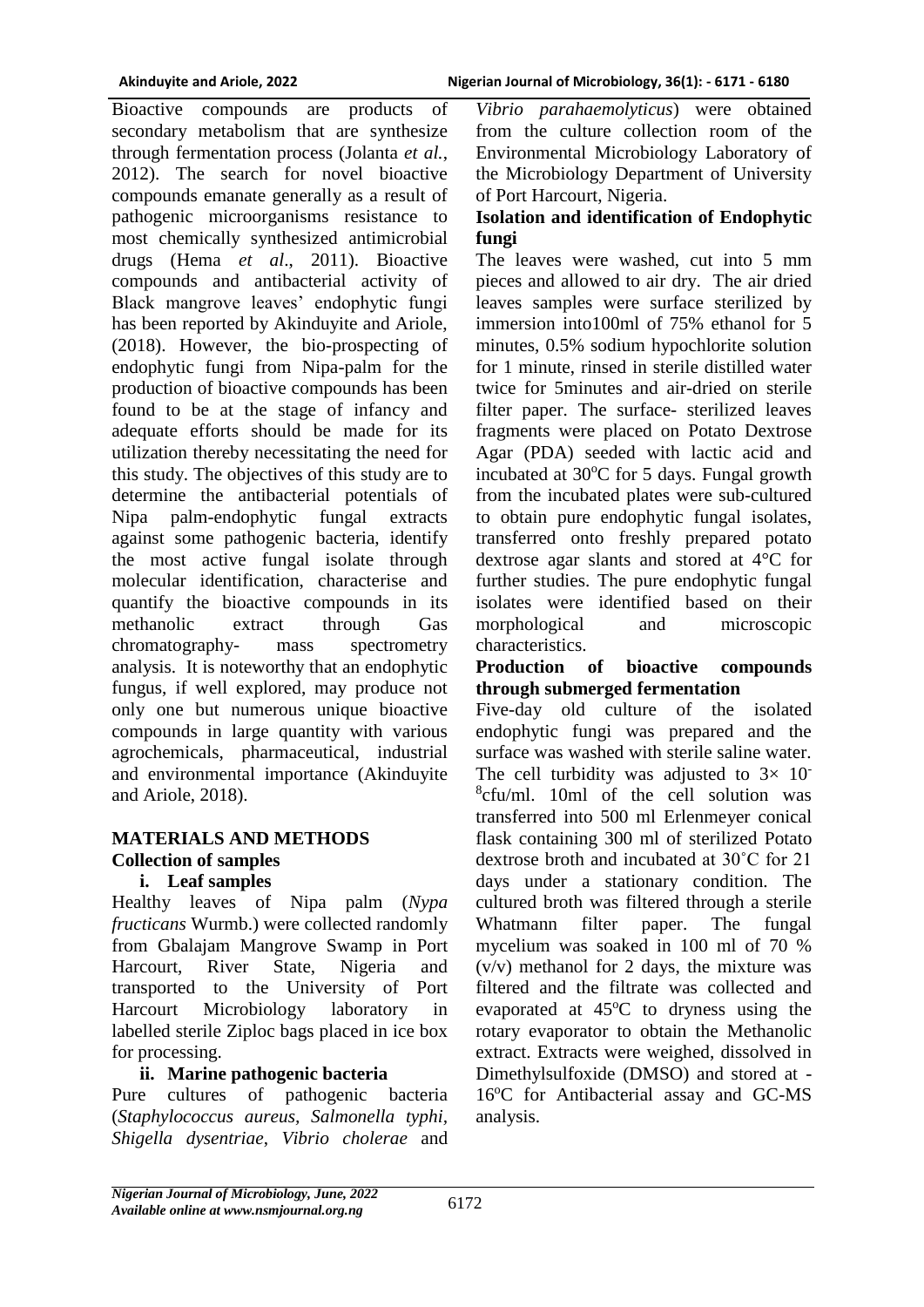#### **Bioactivity (Antibacterial) Assay**

Fresh cultures of the pathogenic bacteria (*Staphylococcus aureus, Salmonella typhi, Shigella dysentriae*, *Vibrio cholerae* and *Vibrio parahaemolyticus*) were inoculated into nutrient broth and incubated for 24 hours at 37°C. Muller Hinton agar was also prepared and pour-plated for antibacterial sensitivity test. The cell density of the pathogenic bacteria in the incubated nutrient broth culture was adjusted to  $10^{-8}$ cfu/ml by serial dilution equivalent to a 0.5 McFarland turbidity standard and inoculated on Mueller-Hinton agar surface in a laminar flow cabinet.

Agar wells were made equidistantly on the inoculated Mueller-Hinton agar surfaces using a sterile cork borer of 6 mm diameter. Each well was loaded with 0.1ml of the fungal extracts at different concentration (20, 40, 60, 80 and 100 mg/ml) respectively. Wells loaded with 0.1ml of a standard antibiotic (Chloramphenicol solution at 100 mg/ml) and 0.1ml of sterile distilled water served as positive and negative controls respectively. The plates were incubated at 37<sup>o</sup>C for 24 hours, inhibition zone around the well was recorded and expressed in millimetre.

#### **Molecular identification of Nipa palm endophytic fungi**

Fungal isolate with maximum zones of inhibition was further identified through molecular identification using Polymerase Chain Reaction (PCR).

DNA extraction of the isolated endophytic fungi was done using Norgen's Fungi/Yeast Genomic DNA Isolation Kit. Genomic DNA was extracted and purified from the fungal cells by a combination of the use of heat treatment, detergents, use of bead tubes and spin column chromatography. The purified genomic DNA was digested with restriction enzymes and quantified by making serial dilution of known DNA standard. Serial dilution of 1 in 10 to 1 in 80 was plotted against their absorbance at optical density of 450nm to have standard concentrations at pico moles. The analysis

was done using the Myassays software. Absorbance was measured in microplate reader thermomax Molecular devices.

Polymerase chain reaction (PCR) was carried out using the PCR master mix from Norgen biotek Canada according to the manufacturer's instruction. The PCR product was separated on a 1.5 % agarose gel (Solis Biodyne, Estonia). One hundred base pair DNA ladder (Solis Biodyne, Estonia) was used as DNA molecular weight marker. Electrophoresis was done at 80V for 1 hour and 30 minutes, and the gel was viewed under UV light after staining with ethidium bromide (Solis Biodyne, Estonia).

The sequence generated by the sequencer was visualized using Chromaslite for base calling. Bio Edit was used for sequence editing, before performing a Basic Local Alignment Search Tool (BLAST) using NCBI (National Centre for Biotechnology Information) database

(https://blast.ncbi.nlm.nih.gov/Blast.cgi).

Similar sequences were downloaded and aligned with ClusterW and phylogenetic tree was drawn with MEGA 6 software.

## **Gas chromatography-mass spectrometry (GC-MS) analysis**

Bioactive compounds in the endophytic fungal extract that exhibited maximum zones of inhibition were characterised using Gas Chromatography – Mass Spectrometry analysis using Agilent 7890A-5975C GC-MS system.

One millimetre of the fungal extract was placed in a vial and injected into the Gas Chromatography – Mass Spectrometer system. Separation of compounds was conducted on a 60m HP-INNOWAX capillary column of 0.25 mm, using nitrogen as a carrier gas. The injector temperature was  $250^{\circ}$ C with the volume of 0.5 ul. The carrier gas flow was 1ml/min which has a split ratio of 10:1. The temperature of the oven initially was  $110^{\circ}$ C to  $200^{\circ}$ C at  $10^{\circ}$ C /min and then increased to  $200^{\circ}$ C to  $280^{\circ}$ C at 5°C/minute and held for 9 minutes. Thereafter, mass spectra were taken at 70 eV.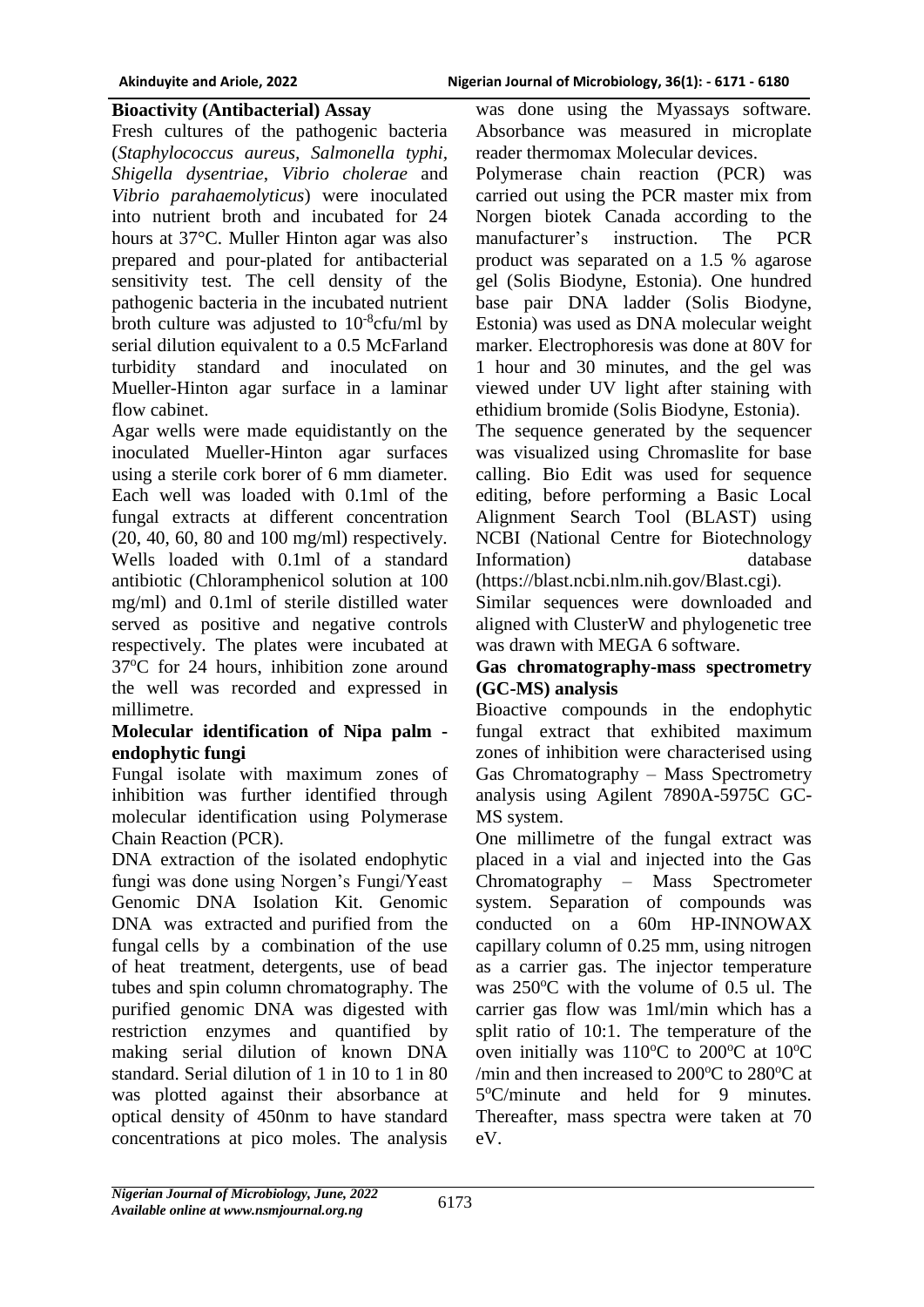Identification of mass spectrum of the Gas chromatography – mass spectrometry (GC-MS) analysis was conducted using the NIST (National Institute of Standards and Technology) Database.

#### **RESULTS**

#### **Isolation and identification of endophytic fungi**

Seven endophytic fungal isolates were isolated from the Nipa palm (*Nypa fructicans* Wurmb.) leaves used in this study and were identified as: *Fusarium* sp., *Aspergillus* sp., *Penicillium* sp., *Rhizopus* sp., *Phomopsis* sp., *Pestaloptiopsis* sp. and *Nigrospora* sp. respectively

#### **Antibacterial assay**

Seven methanolic extracts obtained from the endophytic fungal isolates were screened against the five pathogenic bacteria (*Staphylococcus aureus, Salmonella typhi, Shigella dysentriae*, *Vibrio cholerae* and *Vibrio parahaemolyticus*) at different concentrations (20, 40, 60, 80 and 100 mg/ml) with Chloramphenicol (100 mg/ml) and sterile distilled water as positive and negative controls respectively and the diameter of inhibition around the wells were measured in millimetre and were presented in Table 1 to Table 4.

| <b>Isolate</b>  | <b>Isolate identity</b>         | Fungal extracts'            | Inhibition zone (mm) $\pm$ S.D.        | $\sim$ r r $\sim$ r $\sim$ r $\sim$ r $\sim$ r $\sim$ r $\sim$ r $\sim$ r $\sim$ r $\sim$ r $\sim$ r $\sim$ r $\sim$ r $\sim$ r $\sim$ r $\sim$ r $\sim$ r $\sim$ r $\sim$ r $\sim$ r $\sim$ r $\sim$ r $\sim$ r $\sim$ r $\sim$ r $\sim$ r $\sim$ r $\sim$ r $\sim$ r $\sim$ r $\sim$ r $\sim$ |                               |                           |                                   |
|-----------------|---------------------------------|-----------------------------|----------------------------------------|-------------------------------------------------------------------------------------------------------------------------------------------------------------------------------------------------------------------------------------------------------------------------------------------------|-------------------------------|---------------------------|-----------------------------------|
| code            |                                 | <b>Concentration</b>        | <b>Pathogenic Bacteria</b>             |                                                                                                                                                                                                                                                                                                 |                               |                           |                                   |
|                 |                                 | (mg/ml)                     |                                        |                                                                                                                                                                                                                                                                                                 |                               |                           |                                   |
|                 |                                 |                             | <b>Staphylococcus</b><br><i>aureus</i> | <b>Salmonella</b><br>typhi                                                                                                                                                                                                                                                                      | <b>Shigella</b><br>dysentriae | <b>Vibrio</b><br>cholerae | <b>Vibrio</b><br>parahaemolyticus |
| NA1             | Phomopsis sp.                   | 20                          | $6.00\pm0.00$                          | $3.00 \pm 0.00$                                                                                                                                                                                                                                                                                 | $2.00 \pm 0.00$               |                           | $1.00 \pm 0.00$                   |
|                 |                                 | 40                          | $8.33 \pm 0.58$                        | $6.67 \pm 0.58$                                                                                                                                                                                                                                                                                 | $3.67 \pm 0.58$               | $1.33 \pm 0.58$           | $3.67 \pm 0.58$                   |
|                 |                                 | 60                          | $9.00 \pm 1.00$                        | $8.00 \pm 0.00$                                                                                                                                                                                                                                                                                 | $5.00\pm0.00$                 | $3.00 \pm 0.00$           | $4.00 \pm 1.00$                   |
|                 |                                 | 80                          | $10.67 \pm 0.58$                       | $8.33 \pm 0.58$                                                                                                                                                                                                                                                                                 | $8.00 \pm 0.00$               | $5.00 \pm 0.00$           | $6.00 \pm 0.00$                   |
|                 |                                 | 100                         | $12.33 \pm 0.58$                       | $9.00 \pm 1.00$                                                                                                                                                                                                                                                                                 | $8.33 \pm 0.58$               | $8.33 \pm 0.58$           | $8.00 \pm 0.00$                   |
| NB <sub>2</sub> | <i>Pestalotiopsis</i> sp.       | 20                          | $3.67 \pm 0.58$                        | $2.00\pm0.00$                                                                                                                                                                                                                                                                                   | $1.33 \pm 0.58$               | $1.00 \pm 0.00$           | $\overline{\phantom{a}}$          |
|                 |                                 | 40                          | $6.67 \pm 0.58$                        | $5.00 \pm 0.00$                                                                                                                                                                                                                                                                                 | $5.33 \pm 0.58$               | $4.00 \pm 1.00$           | $2.00 \pm 1.00$                   |
|                 |                                 | 60                          | $8.33 \pm 0.58$                        | $8.33 \pm 0.58$                                                                                                                                                                                                                                                                                 | $8.00 \pm 0.00$               | $6.67 \pm 0.58$           | $5.00 \pm 0.00$                   |
|                 |                                 | 80                          | $9.00 \pm 1.00$                        | $10.67 \pm 0.58$                                                                                                                                                                                                                                                                                | $9.00 \pm 1.00$               | $8.00 \pm 0.00$           | $8.00 \pm 0.00$                   |
|                 |                                 | 100                         | $10.67 \pm 0.58$                       | $11.00\pm0.00$                                                                                                                                                                                                                                                                                  | $10.67 \pm 0.58$              | $8.33 \pm 0.58$           | $8.33 \pm 0.58$                   |
|                 | $KEY: -= no$ zone of inhibition | $+ve = Positive Control$    |                                        | $-ve = Negative Control$                                                                                                                                                                                                                                                                        |                               |                           |                                   |
|                 | $mm = millimeter$               | $S.D = Standard deviation.$ |                                        |                                                                                                                                                                                                                                                                                                 |                               |                           |                                   |

| Table 1: Antimicrobial activity of methanolic extract of Nipa palm-endophytic fungi against pathogenic bacteria |  |  |  |
|-----------------------------------------------------------------------------------------------------------------|--|--|--|
|                                                                                                                 |  |  |  |

*Nigerian Journal of Microbiology, June, 2022 Available online at www.nsmjournal.org.ng*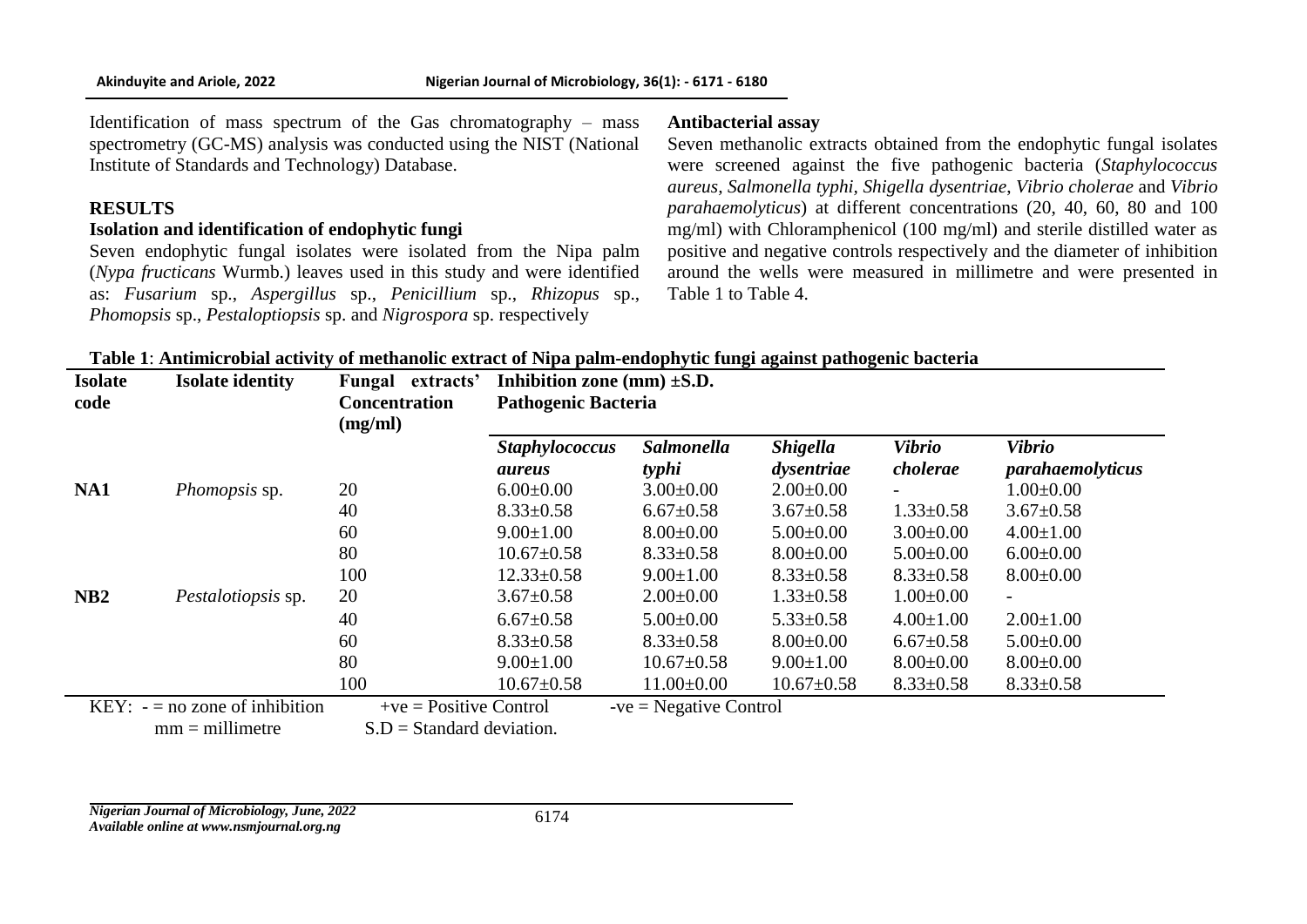| Table 2: Antimicrobial activity of methanolic extract of Nipa palm-endophytic fungi against pathogenic bacteria |  |  |  |
|-----------------------------------------------------------------------------------------------------------------|--|--|--|
|                                                                                                                 |  |  |  |

| <b>Isolate</b><br>code | <b>Isolate identity</b> | Fungal<br>extracts'<br><b>Concentration</b><br>(mg/ml) | Inhibition zone (mm) $\pm$ S.D.<br><b>Pathogenic Bacteria</b> |                            |                               |                           |                                          |  |
|------------------------|-------------------------|--------------------------------------------------------|---------------------------------------------------------------|----------------------------|-------------------------------|---------------------------|------------------------------------------|--|
|                        |                         |                                                        | <b>Staphylococcus</b><br>aureus                               | <b>Salmonella</b><br>typhi | <b>Shigella</b><br>dysentriae | <b>Vibrio</b><br>cholerae | <b>Vibrio</b><br><i>parahaemolyticus</i> |  |
| NC <sub>3</sub>        | <i>Fusarium</i> sp.     | 20                                                     | $8.00 \pm 0.00$                                               | $5.00\pm0.00$              | $4.00 \pm 1.00$               |                           |                                          |  |
|                        |                         | 40                                                     | $9.00 \pm 1.00$                                               | $8.00 \pm 0.00$            | $6.67 \pm 0.58$               | $1.33 \pm 0.58$           | $2.00\pm0.00$                            |  |
|                        |                         | 60                                                     | $10.00 \pm 1.00$                                              | $8.33 \pm 0.58$            | $8.33 \pm 0.58$               | $3.67 \pm 0.58$           | $5.00 \pm 0.00$                          |  |
|                        |                         | 80                                                     | $10.67 \pm 0.58$                                              | $9.00 \pm 1.00$            | $10.00 \pm 0.00$              | $5.00 \pm 0.00$           | $6.67 \pm 0.58$                          |  |
|                        |                         | 100                                                    | $11.00 \pm 0.00$                                              | $10.00 \pm 1.00$           | $10.67 \pm 0.58$              | $8.33 \pm 0.58$           | $8.00 \pm 0.00$                          |  |
| ND <sub>4</sub>        | Penicillium sp.         | 20                                                     | $6.00\pm0.00$                                                 | $2.00 \pm 0.00$            | $1.00 \pm 0.00$               | $1.00 \pm 0.00$           | $1.00 \pm 0.00$                          |  |
|                        |                         | 40                                                     | $8.00 \pm 0.00$                                               | $3.00 \pm 0.00$            | $3.67 \pm 0.58$               | $2.00\pm0.00$             | $3.00 \pm 0.00$                          |  |
|                        |                         | 60                                                     | $12.33 \pm 0.58$                                              | $6.67 \pm 0.58$            | $6.00\pm0.00$                 | $3.67 \pm 0.58$           | $5.00\pm0.00$                            |  |
|                        |                         | 80                                                     | $14.67 \pm 0.58$                                              | $8.33 \pm 0.58$            | $9.00 \pm 1.00$               | $6.00 \pm 0.00$           | $6.67 \pm 0.58$                          |  |
|                        |                         | 100                                                    | $16.00 \pm 1.00$                                              | $10.33 \pm 0.58$           | $11.00 \pm 1.0$               | $8.00 \pm 0.00$           | $8.33 \pm 0.58$                          |  |

**Table 3**: **Antimicrobial activity of methanolic extract of Nipa palm-endophytic fungi against pathogenic bacteria**

| <b>Isolate</b><br>code | <b>Isolate identity</b> | Fungal<br>extracts'<br><b>Concentration</b><br>(mg/ml) | Inhibition zone (mm) $\pm$ S.D.<br><b>Pathogenic Bacteria</b> |                            |                               |                           |                                   |  |
|------------------------|-------------------------|--------------------------------------------------------|---------------------------------------------------------------|----------------------------|-------------------------------|---------------------------|-----------------------------------|--|
|                        |                         |                                                        | <b>Staphylococcus</b><br><i>aureus</i>                        | <b>Salmonella</b><br>typhi | <b>Shigella</b><br>dysentriae | <b>Vibrio</b><br>cholerae | <b>Vibrio</b><br>parahaemolyticus |  |
| NE <sub>5</sub>        | Aspergillus sp.         | 20                                                     | $12.00 \pm 1.00$                                              | $6.67 \pm 0.58$            | $8.00{\pm}0.00$               | $5.00 \pm 0.00$           | $3.67 \pm 0.58$                   |  |
|                        |                         | 40                                                     | $15.00 \pm 0.00$                                              | $8.00 \pm 0.00$            | $8.33 \pm 0.58$               | $6.67 \pm 0.58$           | $4.00 \pm 1.00$                   |  |
|                        |                         | 60                                                     | $18.67 \pm 0.58$                                              | $10.33 \pm 0.58$           | $9.00 \pm 1.00$               | $8.33 \pm 0.58$           | $6.00 \pm 0.00$                   |  |
|                        |                         | 80                                                     | $20.00 \pm 1.00$                                              | $11.00\pm0.00$             | $10.67 \pm 0.58$              | $9.00 \pm 1.00$           | $8.00 \pm 0.00$                   |  |
|                        |                         | 100                                                    | $23.33 \pm 0.58$                                              | $14.67 \pm 0.58$           | $12.33 \pm 0.58$              | $11.00 \pm 0.0$           | $10.00 \pm 1.0$                   |  |
| NF <sub>6</sub>        | Rhizopus sp.            | 20                                                     | $3.67 \pm 0.58$                                               | $1.33 \pm 0.58$            | $2.00\pm0.00$                 | $1.00 \pm 0.00$           | $1.33 \pm 0.58$                   |  |
|                        |                         | 40                                                     | $5.00 \pm 0.00$                                               | $4.00 \pm 1.00$            | $3.67 \pm 0.58$               | $1.33 \pm 0.58$           | $3.00 \pm 0.00$                   |  |
|                        |                         | 60                                                     | $8.00 \pm 0.00$                                               | $6.67 \pm 0.58$            | $6.00\pm0.00$                 | $4.00 \pm 1.00$           | $5.00 \pm 0.00$                   |  |
|                        |                         | 80                                                     | $11.00 \pm 0.00$                                              | $8.33 \pm 0.58$            | $8.00\pm0.00$                 | $6.00\pm0.00$             | $6.67 \pm 0.58$                   |  |
|                        |                         | 100                                                    | $14.67 \pm 0.58$                                              | $10.33 \pm 0.58$           | $11.00 \pm 0.0$               | $9.00 \pm 1.00$           | $10.67 \pm 0.58$                  |  |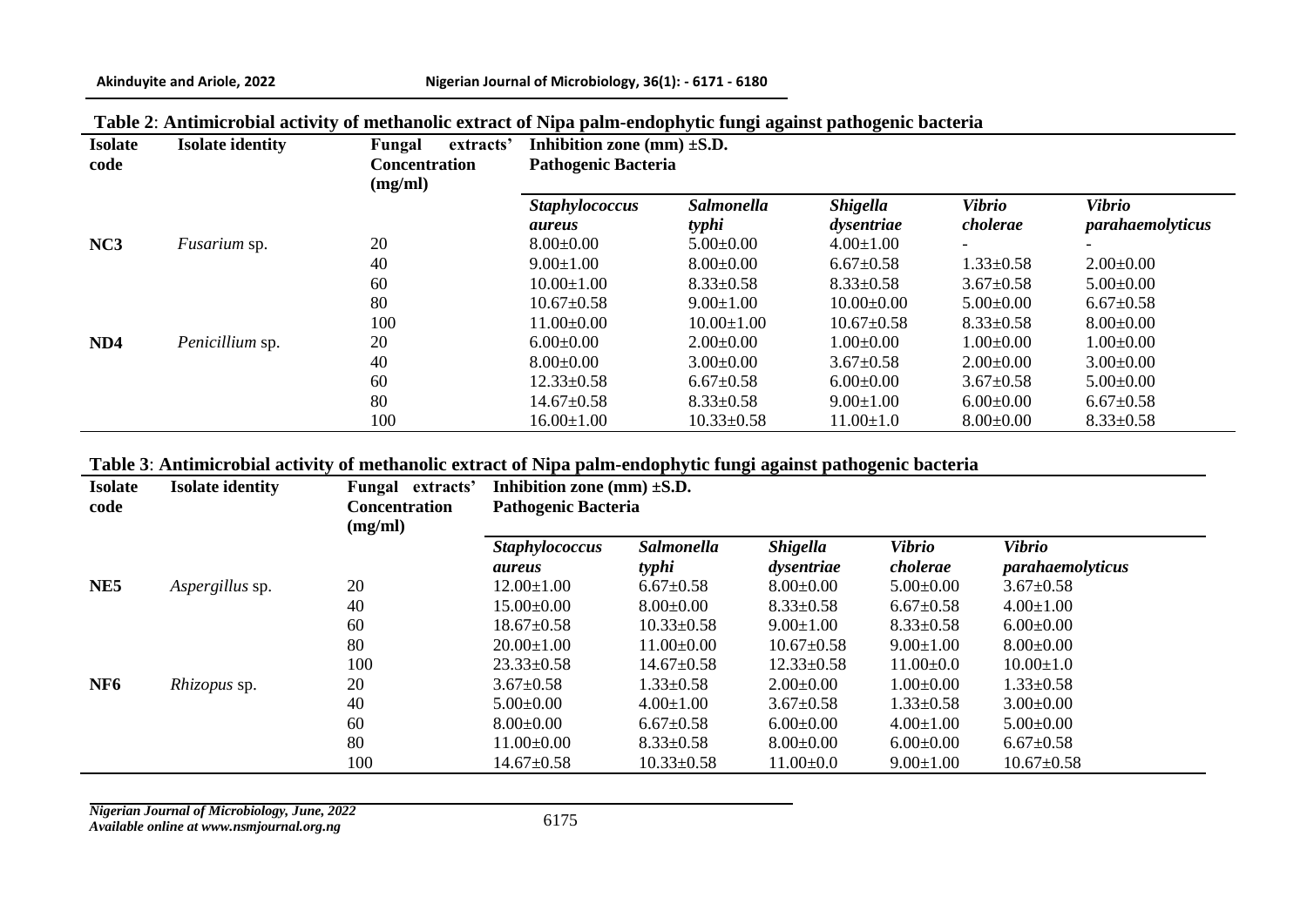| <b>Isolate</b><br>code | <b>Isolate identity</b>                              |             | Fungal<br>extracts'<br><b>Concentration</b> | Inhibition zone (mm) $\pm$ S.D.<br><b>Pathogenic Bacteria</b> |                            |                               |                           |                                          |  |
|------------------------|------------------------------------------------------|-------------|---------------------------------------------|---------------------------------------------------------------|----------------------------|-------------------------------|---------------------------|------------------------------------------|--|
|                        |                                                      |             | (mg/ml)                                     | <b>Staphylococcus</b><br><i>aureus</i>                        | <b>Salmonella</b><br>Typhi | <b>Shigella</b><br>dysentriae | <b>Vibrio</b><br>cholerae | <b>Vibrio</b><br><i>parahaemolyticus</i> |  |
| NG7                    | <i>Nigrospora</i> sp.                                |             | 20                                          | $2.00\pm0.00$                                                 | $1.33 \pm 0.58$            | $1.00 \pm 0.00$               | $\overline{\phantom{a}}$  |                                          |  |
|                        |                                                      |             | 40                                          | $3.67 \pm 0.58$                                               | $2.00\pm0.00$              | $2.00\pm0.00$                 | $1.33 \pm 0.58$           | $1.00 \pm 0.00$                          |  |
|                        |                                                      |             | 60                                          | $6.00\pm0.00$                                                 | $4.00 \pm 1.00$            | $3.67 \pm 0.58$               | $3.00 \pm 0.00$           | $3.67 \pm 0.58$                          |  |
|                        |                                                      |             | 80                                          | $8.33 \pm 0.58$                                               | $5.00 \pm 0.00$            | $6.67 \pm 0.58$               | $4.00 \pm 1.00$           | $5.00 \pm 0.00$                          |  |
|                        |                                                      |             | 100                                         | $9.67 \pm 0.58$                                               | $8.00 \pm 0.00$            | $8.33 \pm 0.58$               | $6.00\pm0.00$             | $6.67 \pm 0.58$                          |  |
| $+VE$                  | Chloramphenicol                                      |             | 100                                         | $25.00 \pm 1.00$                                              | $23.00 \pm 1.00$           | $20.00 \pm 1.00$              | $18.00 \pm 1.0$           | $19.00 \pm 1.00$                         |  |
| $-VE$                  | Sterile<br>water                                     | distilled 0 |                                             |                                                               |                            |                               |                           |                                          |  |
|                        | $KEY: -= no$ zone of inhibition<br>$mm = millimeter$ |             |                                             | $+ve = Positive Control$<br>$S.D = Standard deviation.$       | $-ve = Negative Control$   |                               |                           |                                          |  |

#### **Table 4**: **Antimicrobial activity of methanolic extract of Nipa palm-endophytic fungi against pathogenic bacteria**

#### **Molecular Identification**

The fungal isolate with the maximum zone of inhibition was identified as *Aspergillus fumigatus* KU350620.1 (NE5) with percentage identity of 18S rDNA of the isolates as reported by Tamura *et al.,* (2013).

98% as presented in Figure 1. The evolutionary distances computed using the Jukes-Cantor method aligned with the phylogenetic placement of the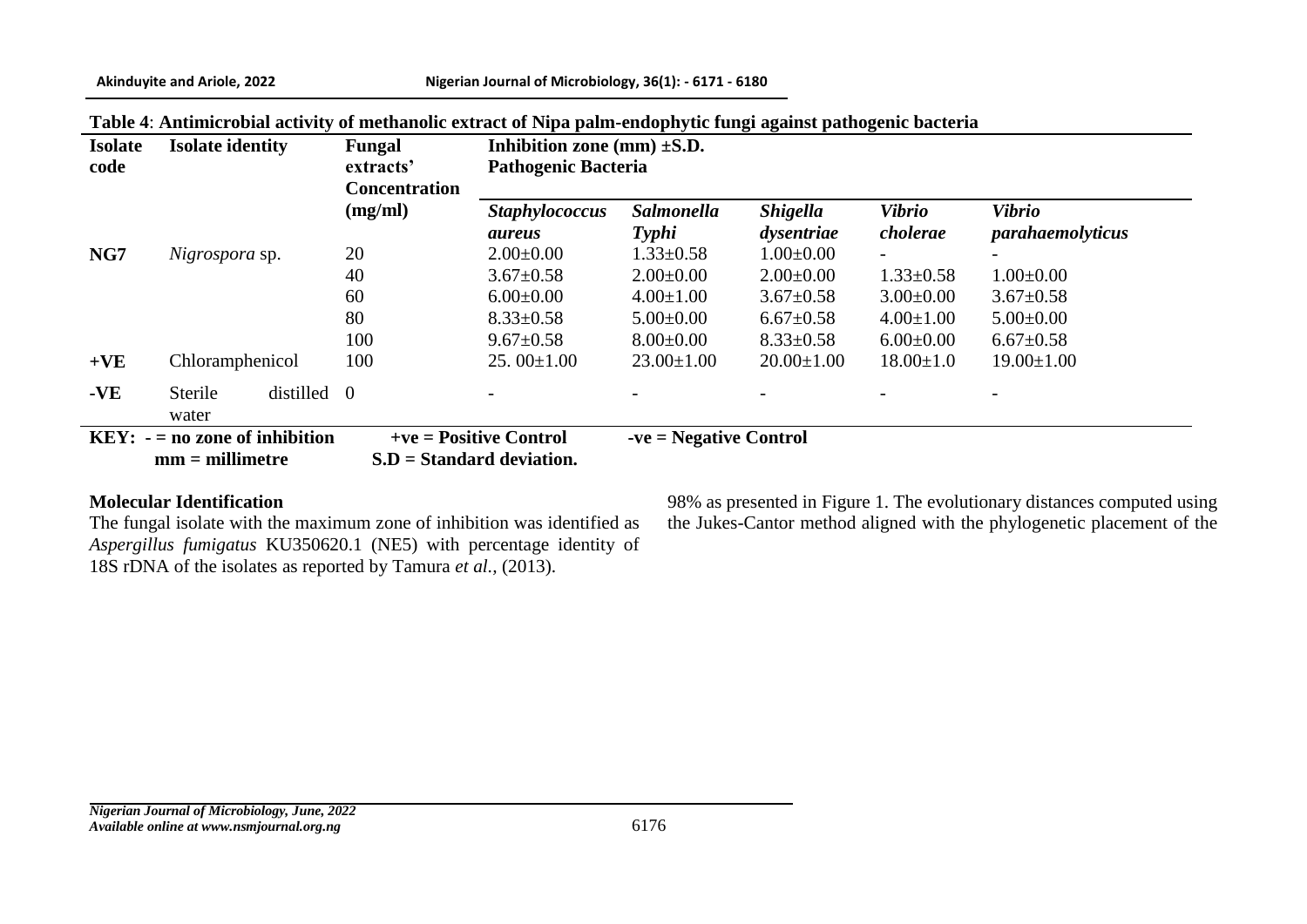

**Figure 1: Neighbour joining phylogenetic tree of isolate NE5 made by MEGA 6.0. Bootstrap values of >50% (based on 1000 replicates) are given in the nodes of the tree. NCBI accession numbers are given in parentheses**

**Gas Chromatography – mass spectrometric analysis**

Eight bioactive compounds were characterised from the methanolic extract of NE5 (*Aspergillus fumigatus* KU350620.1) as shown in the gas chromatogram in Figure 2. However, there are some bioactive compounds that are similar but were eluted at different retention time as presented in Table 5.



**Figure 2: Gas chromatogram of bioactive compounds in the methanolic extract of NE5 (***Aspergillus fumigatus* **KU350620.1) from Nipa palm leaves**

|     |                                | Table 5: Identification and quantification of bioactive compounds in the methanolic |                          |  |  |
|-----|--------------------------------|-------------------------------------------------------------------------------------|--------------------------|--|--|
|     |                                | extract of <i>Aspergillus fumigatus</i> (KU350620.1)                                |                          |  |  |
| C/N | <b>Detention</b> Compound name |                                                                                     | Mologylan Mologylan Dool |  |  |

| S/N | <b>Retention</b> | <b>Compound name</b>                           | <b>Molecular</b>  | <b>Molecular</b> | Peak         |
|-----|------------------|------------------------------------------------|-------------------|------------------|--------------|
|     | time (min)       |                                                | formula           | weight           | area $(\% )$ |
| 1   | 5.128            | 2H-Tetrazol-2-ethanal,5-methyl-                | $C_4H_6N_4O$      | 126.17           | 1.132        |
| 2   | 7.238            | Trimethyl(n-pentyl)silane                      | $C_8H_{20}Si$     | 144.33           | 4.683        |
| 3   | 7.298            | Trimethyl(n-pentyl)silane                      | $C_8H_{20}Si$     | 144.33           | 4.683        |
| 4   | 8.172            | Hexadecanoic acid acid, methyl ester           | $C_{17}H_{34}O_2$ | 270.45           | 30.823       |
| 5   | 9.473            | Methyl $\beta$ -d-galactopyranoside            | $C_7H_{14}O_6$    | 194.18           | 0.781        |
| 6   | 9.701            | Methyl $\beta$ -d-galactopyranoside            | $C_7H_{14}O_6$    | 194.18           | 9.656        |
|     | 9.746            | Methyl $\beta$ -d-galactopyranoside            | $C_7H_{14}O_6$    | 194.18           | 15.010       |
| 8   | 10.027           | $\alpha$ -L-Galactopyranoside, methyl-6-deoxy- | $C_7H_{14}O_5$    | 178              | 1.397        |
| 9   | 10.852           | $\alpha$ -L-Galactopyranoside, methyl-6-deoxy- | $C_7H_{14}O_5$    | 178              | 2.211        |
| 10  | 11.122           | d-Glycero-d-tallo-heptose                      | $C_7H_{14}O_7$    | 210.18           | 6.097        |
| 11  | 11.264           | d-Glycero-d-tallo-heptose                      | $C_7H_{14}O_7$    | 210.18           | 4.985        |
| 12  | 11.497           | d-Glycero-d-tallo-heptose                      | $C_7H_{14}O_7$    | 210.18           | 3.873        |
| 13  | 14.020           | Patulin                                        | $C_7H_6O_4$       | 154.12           | 1.733        |
| 14  | 16.449           | 9- Octadecenoic acid (z)- methyl ester         | $C_{19}H_{36}O_2$ | 296.48           | 11.159       |
| 15  | 16.528           | 9- Octadecenoic $\alpha$ cid(z)- methyl ester  | $C_{19}H_{36}O_2$ | 296.48           | 2.728        |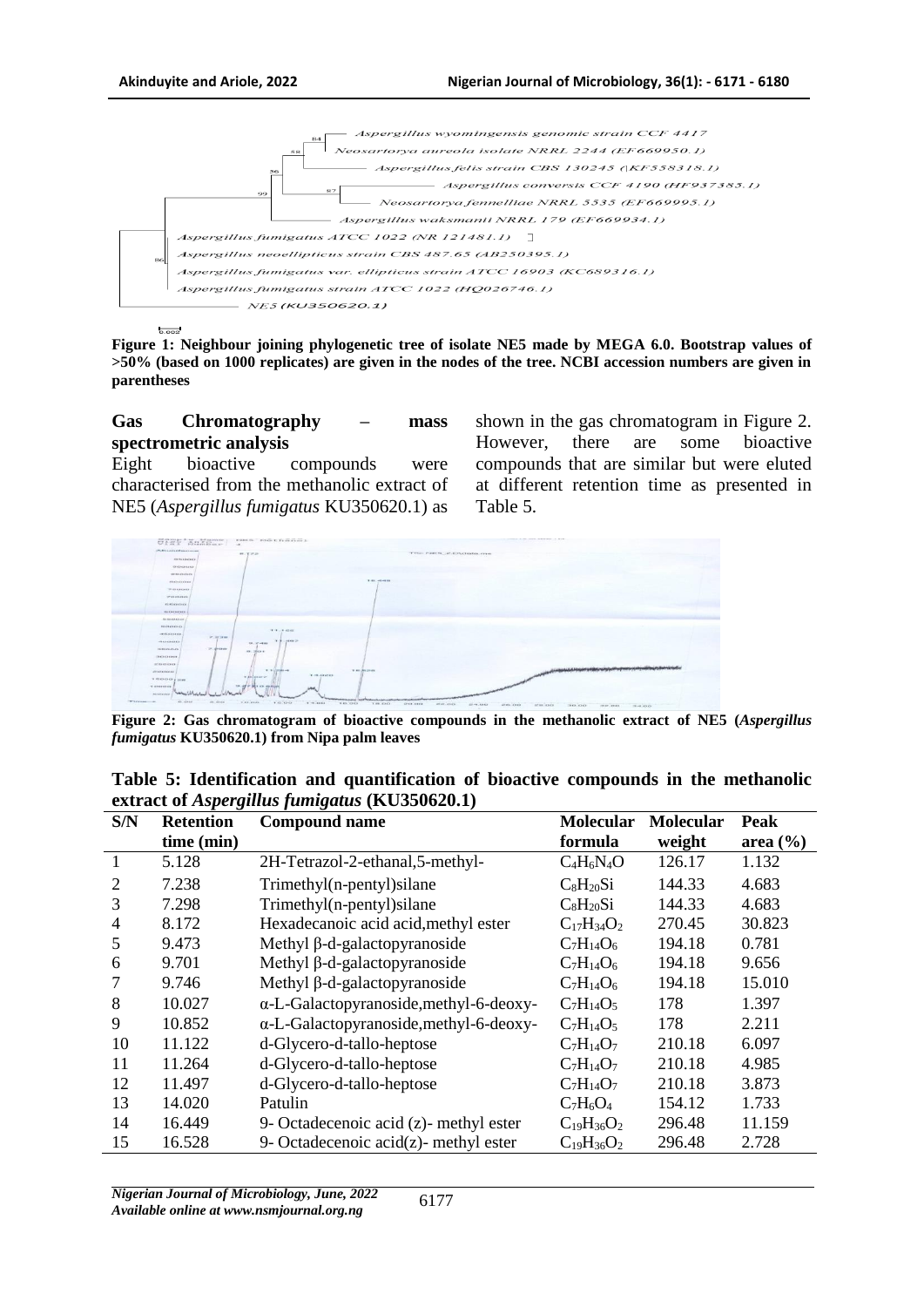Hexadecanoic acid, methyl ester at 30.823%, which was eluted at 16.449 seconds, was identified as the major compound in the extract. Its mass spectrum was presented in Figure 3.



**Figure 3: Mass spectrum of the major bioactive compound (Hexadecanoic acid, methyl ester) in the methanolic extract of** *Aspergillus fumigatus* **KU350622.1 from Nipa palm leaves**

## **DISCUSSION**

It is of great interest to know that the surface sterilization of the Nipa palm leaves did not hinder the viability and survival of the endophytic fungal isolates obtained from this study. This can be attributed to their unique characteristics of being able to survive in extreme environmental conditions. Isolation of most of these endophytic fungi such as *Aspergillus* sp., *Penicillium* sp., *Cladosporium* sp., *Fusarium*  sp., *Colletotrichum* sp., *Xylaria* sp. and *Phomopsis* sp. from mangrove environment have also been reported by some authors (Chaeprasert *et al.,* 2011; Wacira *et al.*, 2020). Chaeprasert *et al*., (2011) and Wacira *et al*., (2020) stated that the most prominent fungal endophytes from mangrove leaves are *Phomopsis, Collectotrichum, Aspergillus, Cladosporium* and *Xylaria* and they varied from host to host.

The results of the antibacterial assay revealed that the methanolic extract from *Aspergillus fumigatus* (KU350620.1) exhibited maximum antibacterial activities with highest diameter of inhibition on all the pathogenic bacteria and *Staphylococcus aureus*, a gram positive bacteria show the highest zones of inhibition when compared with others that are gram negative

(*Salmonella typhi*, *Shigella dysenteriae*, *Vibrio cholerae* and *Vibrio parahaemolyticus*). Similar results have been reported by other authors (Ariole and Akinduyite, 2016; Jirayu *et al*., 2011).They reported that antimicrobial activities of ethyl acetate, methanolic and hexane extracts of some endophytic fungi (*Fusarium* sp., *Aspergillus* sp., *Phomopsis* sp., *Penicillium*  sp. and *Collectotrichum* sp.) were carried out against some pathogenic gram positive and gram negative bacteria in which higher zones of inhibition were recorded against gram positive bacteria than gram negative bacteria. The higher resistance potential of the Gram negative bacteria compared to Gram positive bacteria used in this study can be attributed to the presence of a distinctive double outer membrane containing lipopolysaccharides surrounding their cells (Zeinab *et al*., 2020). Although all bacteria have an inner cell membrane, however, gram-negative bacteria have a unique outer membrane which prevents certain drugs and antimicrobial agents from penetrating the cell (Enrique *et al.*, 2018), thereby making them more resistant to the antibacterial activity of the fungal extracts than grampositive bacteria.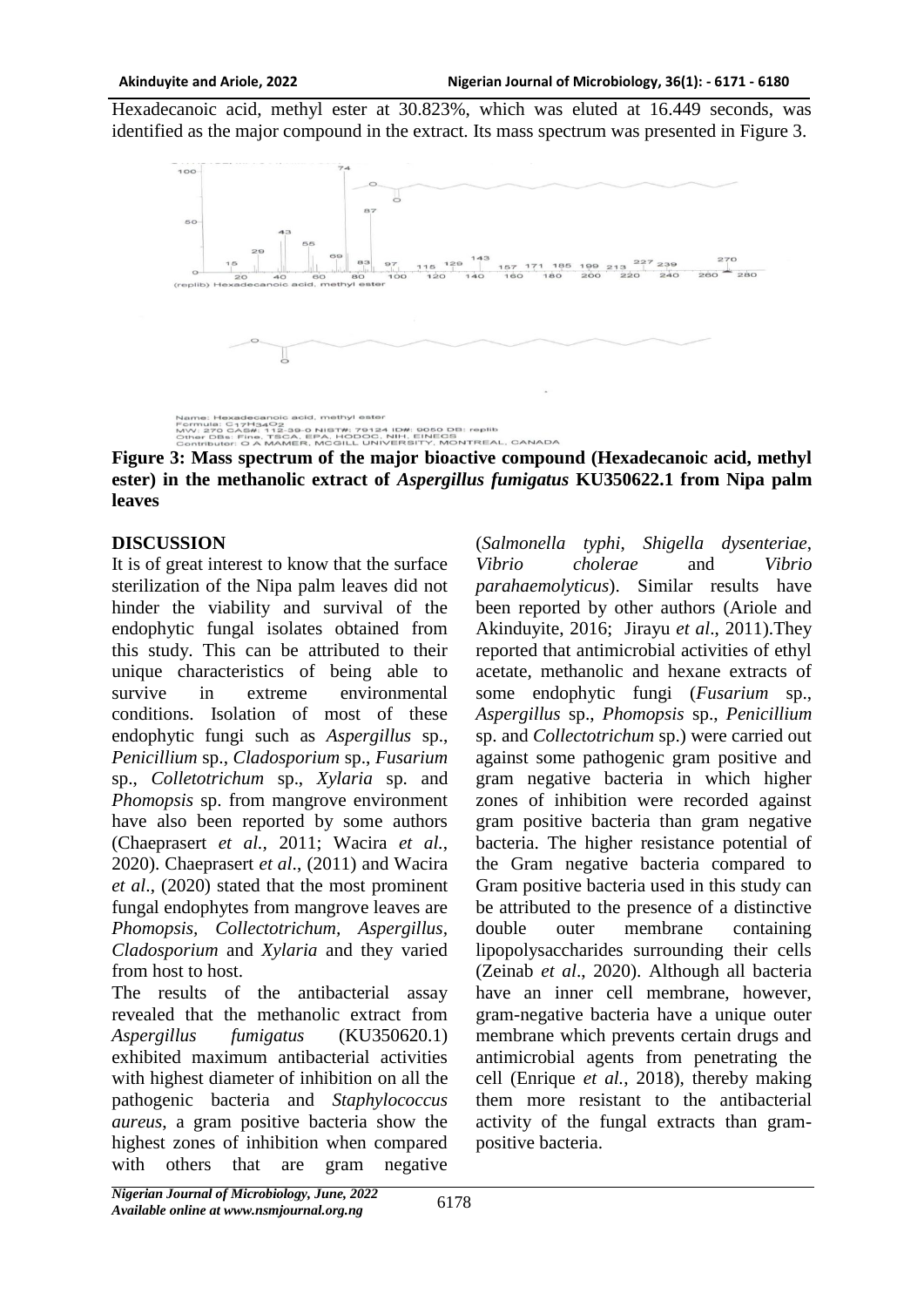Anteneh, (2020) has reported that endophytic fungi are able to adapt themselves to their special microenvironments gradually by genetic variation; their uptake of some plant DNA segments into their own genomes, as well as inserting their own DNA segments into the host genomes (Pragya and Hanhong, 2020). This could have resulted to their ability to synthesize unique bioactive compounds that are originally from their host plants.

Hexadecanoic acid, methyl ester, the major bioactive compound in the extract is a fatty acid ester that exhibits antibacterial, antifungal, antioxidant, nematicidal, pesticidal, hypocholesterolemic, haemolytic and 5-alpha-reductase inhibitor activity (Siswadi and Grace, 2021). It is used as raw material of emulsifiers or oiling agents for foods spin finishes and textiles, lubricants for plastics, paint and ink additives, surfactants and base materials for perfumery (Anand Gideon, 2015). It is also used as solvents or co-solvents; oil carrier in agricultural industry (Hema *et al*., 2011).Therefore, hexadecanoic acid, methyl ester has a wide-spectrum of biological activities with promising pharmaceutical, agrochemical and industrial importance.

An important factor to consider in the isolation of endophytic fungi for the

## **REFERENCES**

- Akinduyite, A.E. and Ariole, C.N. (2018).Bioactive compounds and antibacterial activity of Endophytic fungi isolated from Black mangrove (*Avicennia africana*) leaves. *Nigeria Journal of Biotechnology*, 35 (2), 35- 42.
- Anand Gideon, V. (2015). GC-MS analysis of phytochemical components of *Pseudoglochidion anamalayanum* Gamble: An endangered medicinal tree. *Asian Journal of Plant Science and Research*, 5(12), 36-41.
- Anteneh, A.M. (2020). Endophytes: colonization, behaviour and their role in defense mechanism. *International Journal of Microbiology*, 2020, 1-8.

biosynthesis of novel bioactive compounds is the choice of host plant. Such plant species should include those that can survive in adverse environmental conditions, have unique strategies for survival, have ethnobotanical history and can occupy ancient land mass with unusual longevity in areas of high biodiversity. Nipa palm plant is a good example of plants with these unique properties.

## **CONCLUSION**

The results of this study show that the endophytic fungus from Nipa palm leaves have antibacterial potentials and its methanolic extract has also proven to be a rich source of novel bioactive compounds of various biotechnological importances. We are thus confident that in the near future, microorganisms will continue to provide an abundant harvest of novel bioactive compounds.

## **Availability of Data and Materials**

All data that are relevant to the study are reported within this manuscript.

# **Consent for Publication**

The authors approved the consent for publishing this manuscript.

- Ariole, C.N. and Akinduyite A.E. (2016).Antibacterial potential of indigenous red mangrove (*Rhizophora racemosa*) Fungal endophytes and bioactive compounds identification. *International Journal of Microbiology and Mycology*, 4, 1- 24.
- Chaeprasert, S., Piapukiew, A.J. and Sihanonth P. (2011).Endophytic fungi from mangrove plant species of Thailand: their antimicrobial and anticancer potentials, *Botanica Marina,* 53,555-564.
- Chukwuebuka N., Mathew, W. and Edwards, T.A.M. (2020). Rapid Mangrove Forest Loss and Nipa palm (*Nypa fructicans*) expansion in